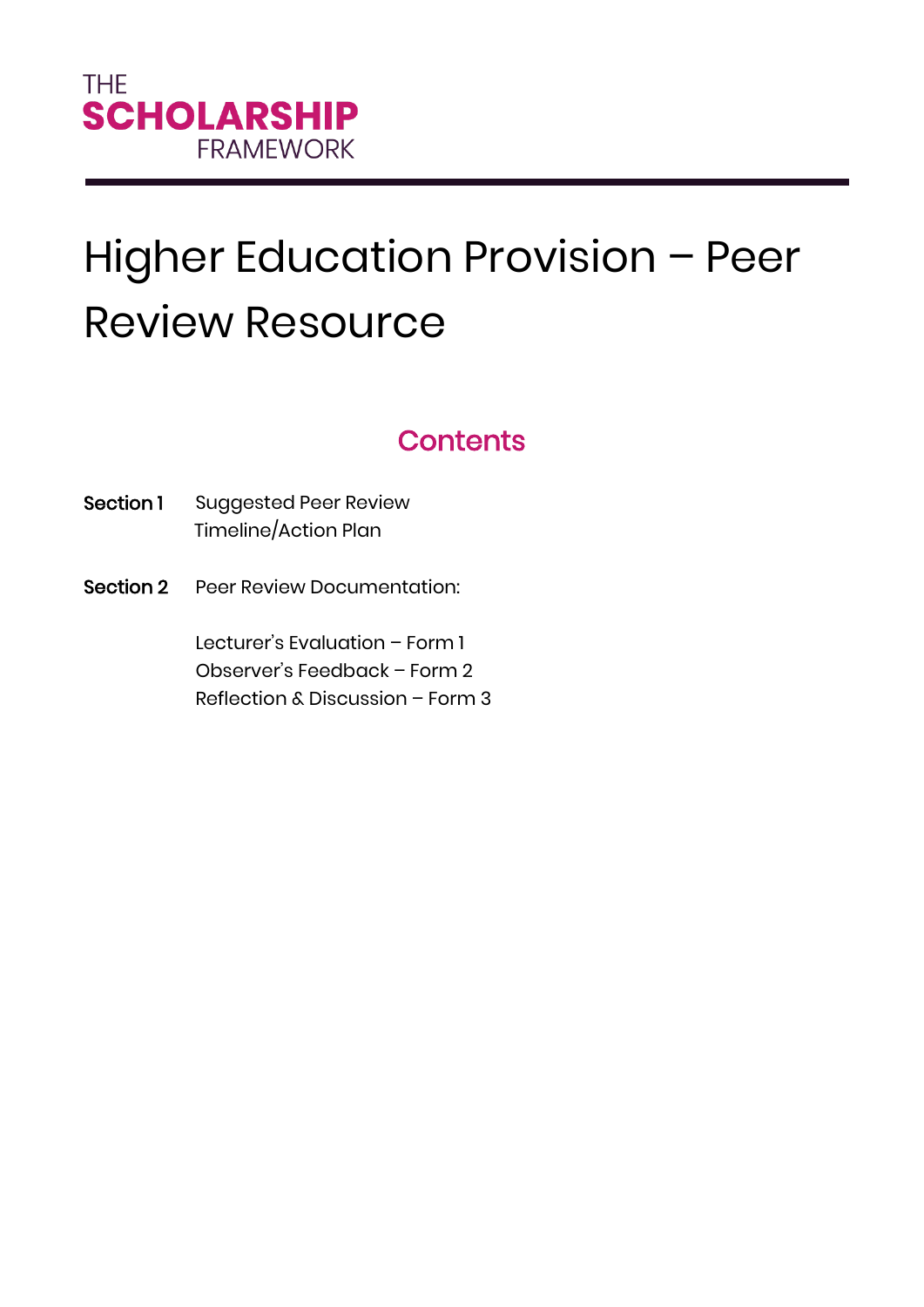## Section 1 – Peer Review Timeline/Action Plan

| <b>Action</b>                   | Who                       | When              | Actioned |
|---------------------------------|---------------------------|-------------------|----------|
| Teaching and Learning team      | Head of Learning/         | September/October |          |
| discuss initial approach to     | Improvement/Standards HE  |                   |          |
| Peer Review design and          | Management team           |                   |          |
| implementation then present     |                           |                   |          |
| to HE Management team           |                           |                   |          |
| Pairs differentiated and        | HE Management team        | November          |          |
| chosen to maximise personal     |                           |                   |          |
| growth and impact with          |                           |                   |          |
| regard to; subject              |                           |                   |          |
| knowledge/specialism,           |                           |                   |          |
| experience and teaching         |                           |                   |          |
| analysis from Developmental     |                           |                   |          |
| <b>Practice Sessions</b>        |                           |                   |          |
| Documentation for each of       | Head of Learning/         | December/January  |          |
| the three stages                | Improvement/Standards     |                   |          |
| finalised/content of peer       | HE Management team        |                   |          |
| review training confirmed       |                           |                   |          |
| <b>Training for Hourly Paid</b> | Head of Learning/         | February          |          |
| Lecturers (HPLs)* on the peer   | Improvement/Standards     |                   |          |
| review process                  | HE Management team        |                   |          |
| HPLs* undertake stages 1 & 2    | Monitored by HE           | February/March    |          |
| of the peer review              | Management team           |                   |          |
| HPLs* meeting - feedback        | Head of Learning/         | <b>March</b>      |          |
| and review of stages 1 & 2      | Improvement/Standards     |                   |          |
|                                 | <b>HE Management team</b> |                   |          |
| HPLs* undertake stage 3         | Monitored by HE           | March/April       |          |
|                                 | Management team           |                   |          |
| <b>Evaluation of scholarly</b>  | All                       | April             |          |
| learning                        |                           |                   |          |
| Impact and report               | Head of Learning/         | June              |          |
|                                 | Improvement/Standards     |                   |          |
|                                 | <b>HE Management team</b> |                   |          |
| <b>Dissemination event</b>      | All                       | July              |          |

Planning stage Implementation stage Evaluation feedback and reporting stage

\* and/or full-time/fractional staff if appropriate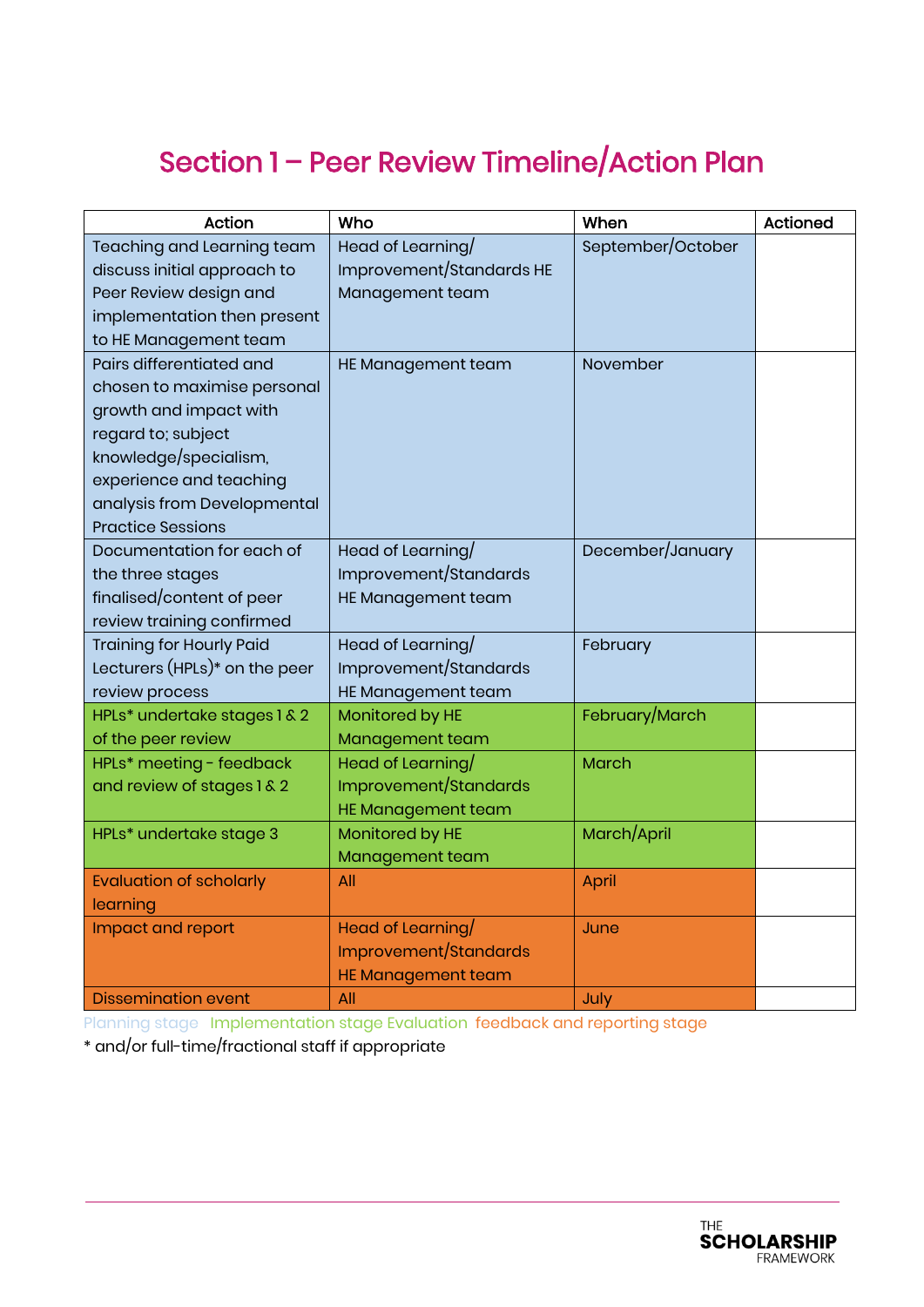### Section 2 - Peer Review documentation

Peer Review: Lecturer's Evaluation - Form 1

| Lecturer: _____________________________     |                  |  |
|---------------------------------------------|------------------|--|
| Colleague: __________________________       |                  |  |
| Qualification ______________                | Room __________  |  |
| Date____________                            |                  |  |
| Number of students___________               | Time____________ |  |
| Style of class (Lecture, Seminar, Tutorial) |                  |  |
|                                             |                  |  |

Description of students (prior experience/work skills/ language/other needs):

Teaching aim/s: (a broad statement about what you, the lecturer, intend to achieve)

What are the objectives for the session (for the students)?

Anticipated challenges (related to equipment, student prior knowledge, diversity, your skills etc)

Teaching skills I would like to get feedback on:

Student learning activities I would like feedback on:

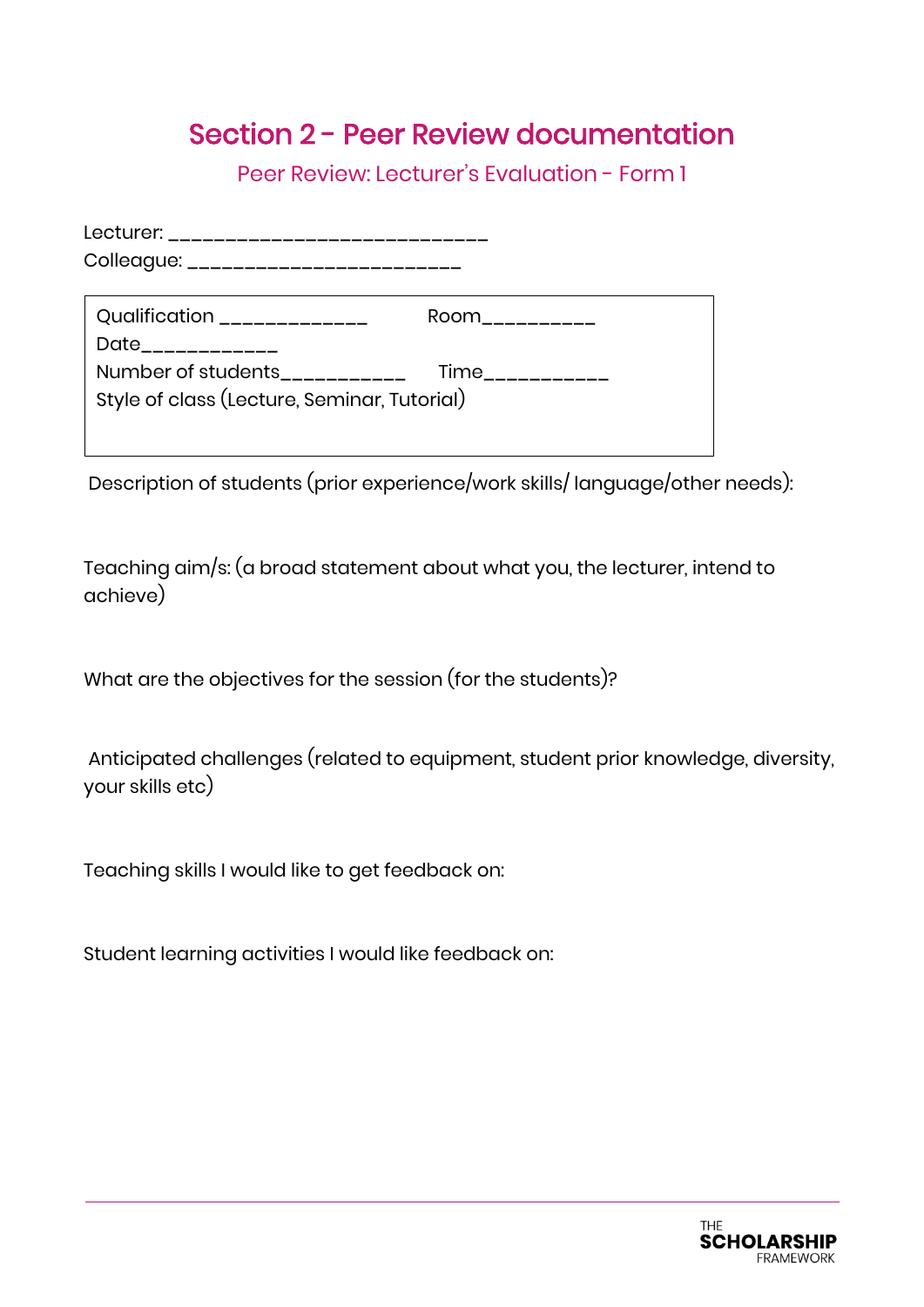#### Peer Review: Observer's Feedback - Form 2

The purpose of this form is primarily developmental. Please read the Lecturer's preparation form (Form 1) before observing the session and completing this form. This form itself should be completed immediately after the session to be observed. The lecturer should be provided with a copy of the completed form, preferably within the week, and the session discussed with the lecturer within a fortnight.

Observer's name: ........................................................................…… Date: ...............…... Name of Teacher.......................................... Focus of Session: .......................……………...

1. What in your opinion went well in the session? Why?

2. What in your opinion could be improved or developed? How might this be achieved?

3. Please comment on areas in which the teacher invited feedback.

4. Please ensure that each criterion is completed (to be completed by the observer)

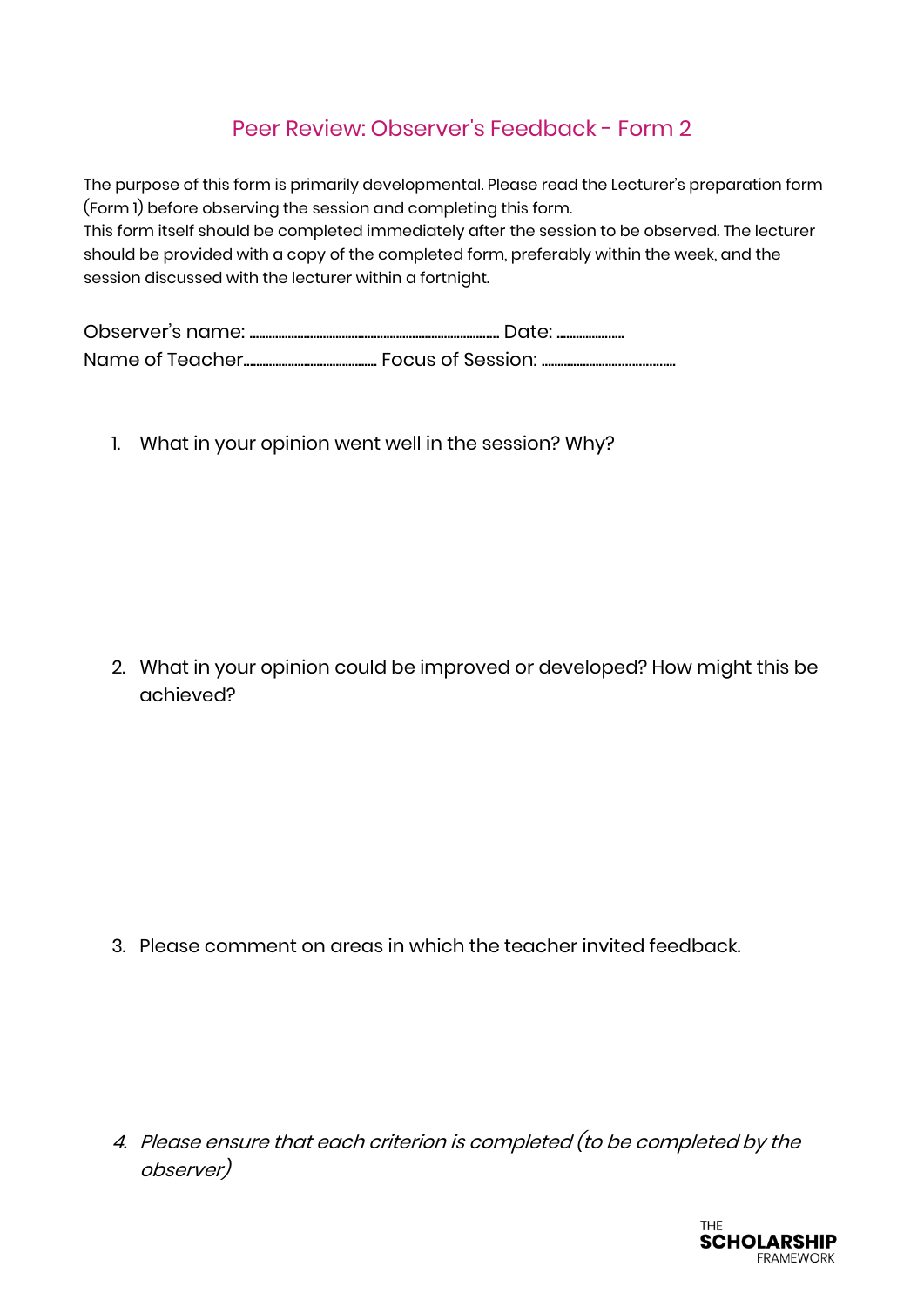|                                                                                            | Identified strengths | Areas for future focus |
|--------------------------------------------------------------------------------------------|----------------------|------------------------|
| Clarity and achievability of<br>ILO <sub>s</sub> :                                         |                      |                        |
| Planning & organisation:                                                                   |                      |                        |
| Teaching<br>methods/approach:                                                              |                      |                        |
| Delivery and pace/time<br>management:                                                      |                      |                        |
| Content: (currency,<br>relevance, accuracy, use of<br>example, level to match<br>students) |                      |                        |
| Student engagement:                                                                        |                      |                        |
| Use of teaching resources:                                                                 |                      |                        |
| Development of students'<br>skills:                                                        |                      |                        |

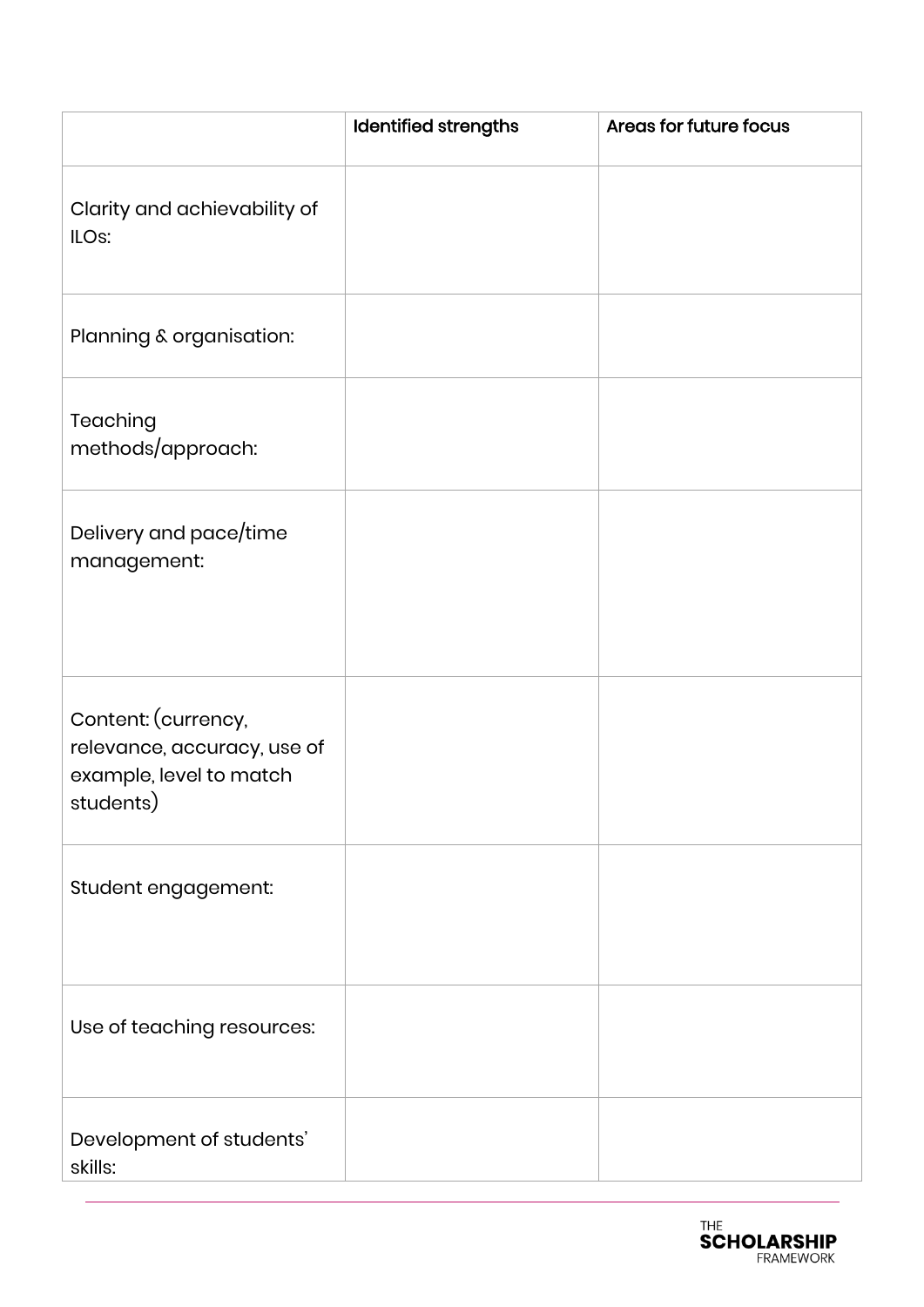| Feedback and assessment:                                                   |  |  |  |  |
|----------------------------------------------------------------------------|--|--|--|--|
| Quality of the session in relation to the agreed focus of the observation: |  |  |  |  |
|                                                                            |  |  |  |  |
|                                                                            |  |  |  |  |
|                                                                            |  |  |  |  |
|                                                                            |  |  |  |  |
|                                                                            |  |  |  |  |
| Recommendations:                                                           |  |  |  |  |
|                                                                            |  |  |  |  |
|                                                                            |  |  |  |  |
|                                                                            |  |  |  |  |
|                                                                            |  |  |  |  |
|                                                                            |  |  |  |  |
|                                                                            |  |  |  |  |